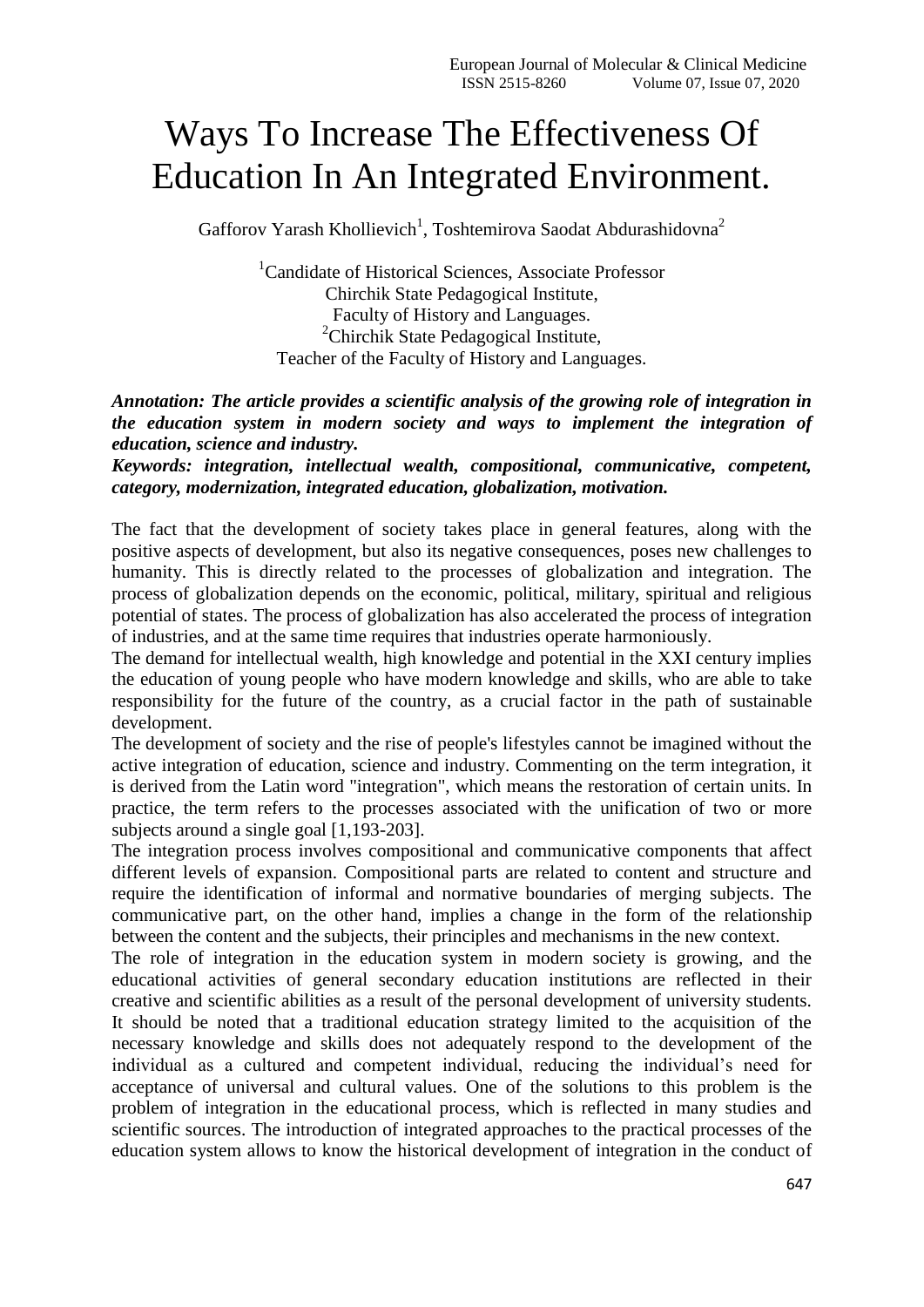applied research, to observe, analyze and select the most relevant approaches available in accordance with national pedagogy.

In this regard, we agree with the opinion of the researcher A. Tajhanov that integration in education is a process of reforming the general structure of education, helping students to understand the information provided, to form their understanding and ideas about the interaction of all processes around the world. [2,1092].

The scientific status of the term integration was first given in the theory of integral calculus in the XVII century (Sh. Newton, G. Leibniz). Here, integration is seen, on the one hand, as an inverse process to differentiation, and, on the other hand, as a specific type of integration [3,170].

In education, the idea of integration was put forward by Ya.A. Kamensky, and this multifaceted concept was explained by Spencer in the XVIII century [4]. Theoretical foundations of integration as the most important concept in social pedagogy were laid by B.M. Kedrova, V.P. Kuzimina, V. We can see in the scientific researches of A.Lektorsky, V.N.Maksimova, A.P.Ogurtsova, A.I.Rakitova, V.S.Stepina, M.G.Chepikova, B.Ch.Yudina and other researchers [5,316].

Today, this scientific category is adapted to the context of pedagogical science. In the research of A.Ya. Danilyuka, NI Kondakov, Yu.S. Tyunnikov and others, integration is described as "principle, process and result", "unification of all scattered parts" instead of "integrity, integrity, systematization, generality" [6,21].

Emphasizing the need to understand the integration of sciences as a form of their interaction, BM Kedrov believes that there are common research goals and objectives in different areas of knowledge, a single system of knowledge is needed to solve and implement problems [7,81- 85] .

In the context of modernization of the education system, its integration is an innovative paradigm, which can form a creative, competitive personality in the context of inseparable interaction and cooperation between the types of education. as a trend and as an integrative common subject in the system of human relations and relations with the world.

Today, this scientific category is adapted to the context of pedagogical science. In the research of A.Ya. Danilyuka, NI Kondakov, Yu.S. Tyunnikov and others, integration is described as "principle, process and result", "unification of all scattered parts" instead of "integrity, integrity, systematization, generality" [8,440].

As a result of scientific research, we have found that integration processes have been described differently in many studies and have analyzed the features that support and differentiate each other (Appendix 1).

At the beginning of the XXI century, Uzbek pedagogy is actively developing. Given the current stage of modernization of education, special attention is paid to the development of innovative development trends, integration educational programs, the introduction of integrated technologies. The result is a system of integrated educational institutions such as preschool and general education, schools and higher education, schools and lyceums. All this, according to VN Maksimova, allows to consider integration as a "principle and factor in the development of modern education systems" [9].

As a result of the analysis, we fully agree with the following scientific grounds stated by them, given their importance for our scientific article:

The research conducted by T. Lomakin considered two aspects of integration in the field of pedagogy: the integration of the content of education and the interaction of all educational systems [10,221]. In support of this description, we recognize in our article that integration processes in education are, first and foremost, the collaboration of all types of education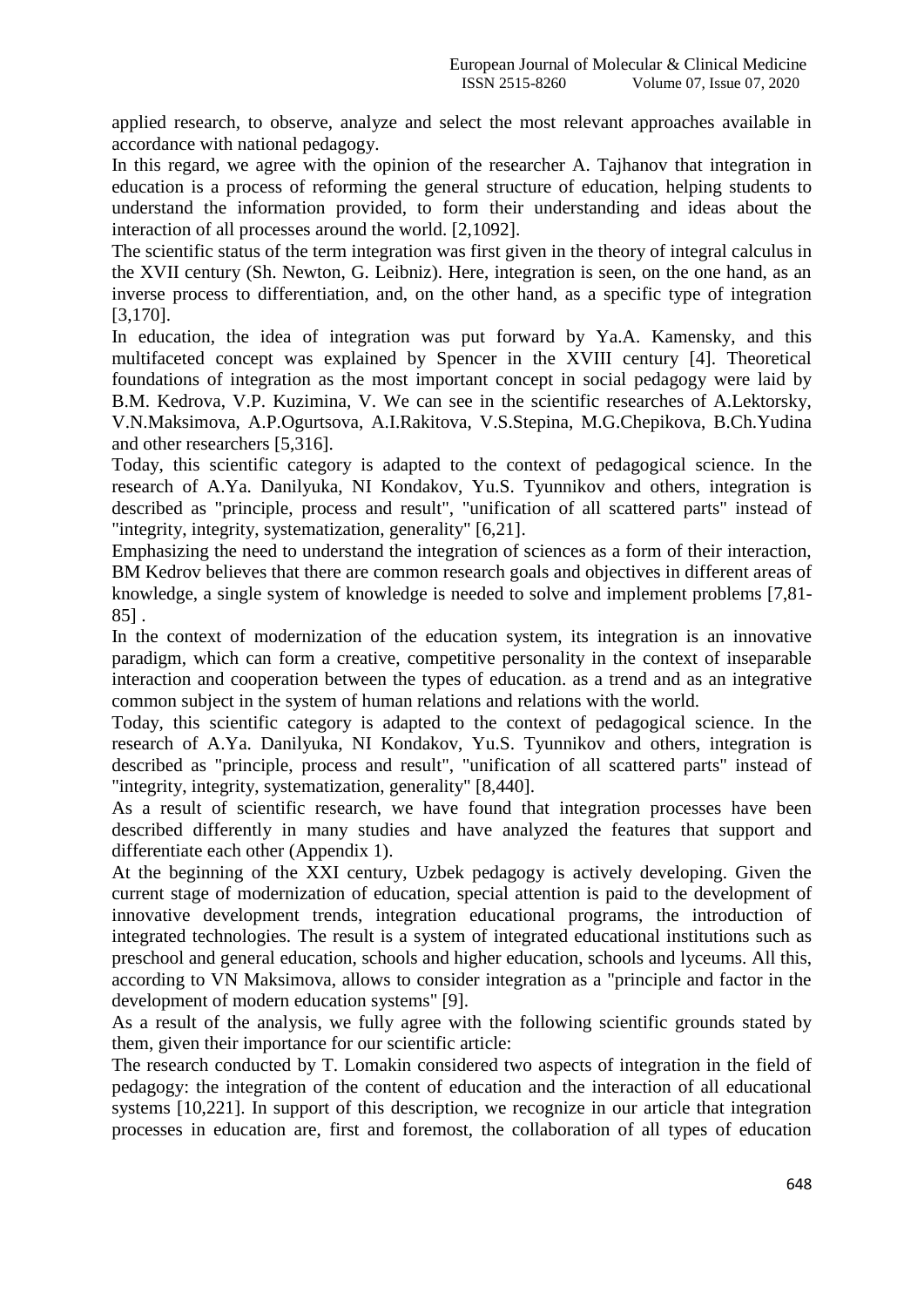systems toward a common goal, followed by the integration of educational content that serves specific purposes.

The research of A.Ignatov, V.M.Maksimova, N.M.Belyankova and S.Yu.Polyankina states that in pedagogical educational processes it is effective to establish interdisciplinary relations, such as interdisciplinary relations, through the organization of integrated courses, departments and modules [11,76- 82] and this is also one of the most plausible descriptions in achieving the goal of our study. In our research, we want to provide a theoretical and practical basis for improving the quality of education and ensuring a high-performing learner who determines the quality outcome. We emphasize that it is an effective way to achieve this goal by conducting the learning process in interdisciplinary, interdisciplinary, interdepartmental integrated methods to form a high-performing student, supporting the above description of integration.

Joining the recognition of European scientists in the process of integration in education and its effectiveness as a factor that increases efficiency, we, together with our local scientists G.I. Muhamedov and U.N. Khodjamkulov, emphasize the practical importance of integration processes in education, material and financial, technological, we have argued that there is a need to mobilize all resources in the field of information, methodological and human resources [12,280].

As a result of the analysis of integration research, we classify the integration that corresponds to our research object into several types:

- integration of educational content;

- Integration of scientific and theoretical approaches, methods, practices and technologies in the implementation of new innovations in education;

- integration of theoretical and practical activities;

- integration of all types of education in the field of education into a single system of continuing education (preschool education, general secondary education, secondary special education, higher education, postgraduate education, special and additional education, etc.);

- Integration of all participants interested in the educational process and learning outcomes in a single educational context (teachers, learners' parents, social order consumers, researchers, social, economic and cultural groups, special socio-cultural groups (disabled, migrants), etc.) ;

- Integration of national education in accordance with a single global process.

After a thorough analysis of the classifications given for integration, we recognized that integration in education is manifested mainly as two concepts, namely, the integration of the education system and the integration of educational content.

Emphasizing the inevitability of deep integration processes in modern education, IE Kashekova said: "The modern world is built on an integrative basis, which requires multifaceted knowledge, competence, the ability to correctly select and use the flow of information. From this point of view, we must conclude that education should be built on an integrated basis, to acquaint people with the world and help them to master it "[13].

The issue of integration of education, science and industry in Uzbekistan is not a new phenomenon. Although there is a theoretical basis for this in the education system, practical results are also sufficient. First of all, the National Training Program sets tasks to "ensure the effective integration of education, science and industry, the development of state requirements for the quantity and quality of trained personnel, as well as the formation of orders of non-governmental organizations, enterprises and organizations" [14].

As in any field, the "human factor", ie the knowledge of a history teacher, plays a crucial role in increasing the effectiveness of teaching history, as well as becoming a mature specialist in his field. Experience shows that in the work of the teacher is often based on specific historical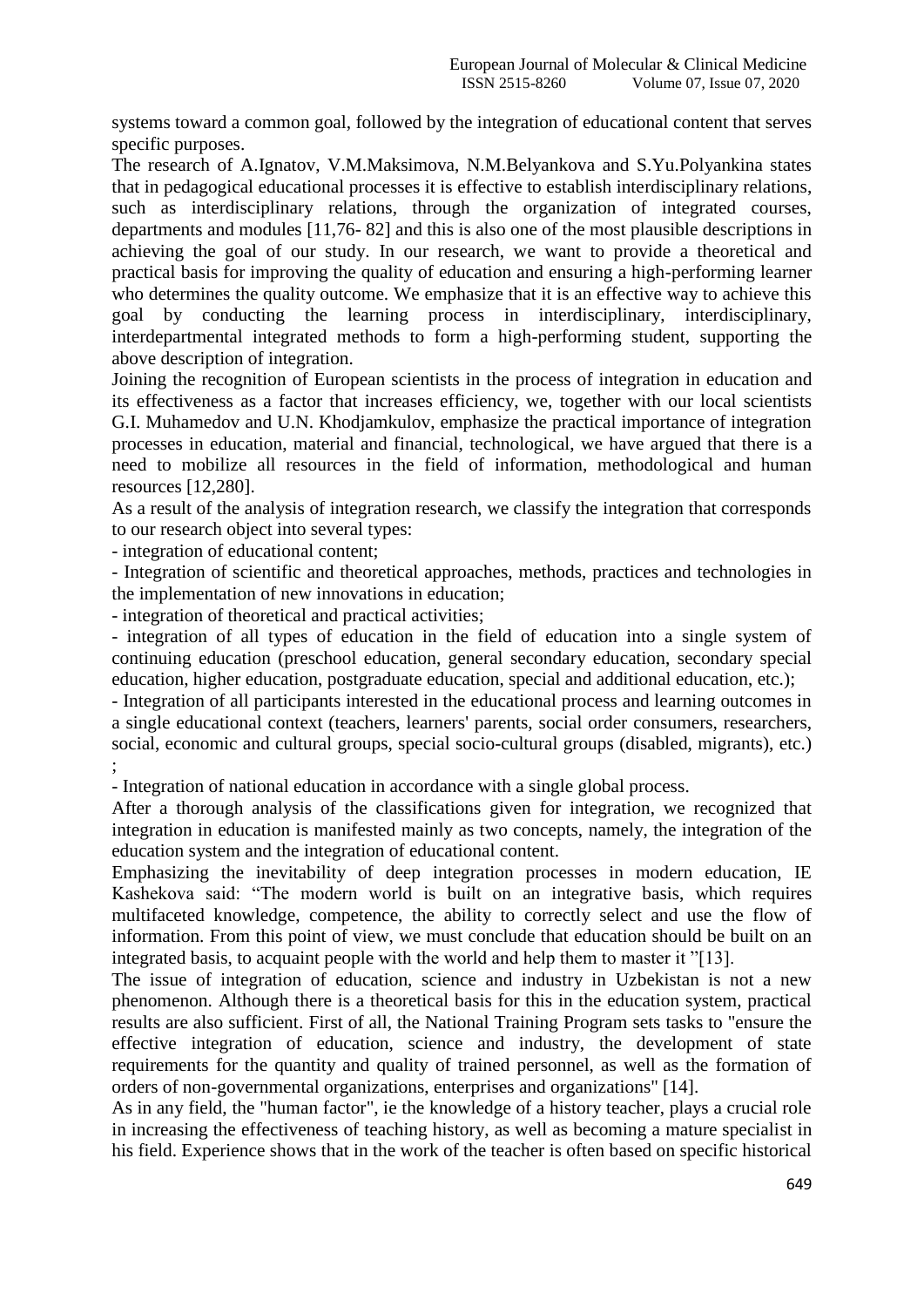facts, concepts, "space", "time", historical archival documents, drawings, diagrams, statistics, local lore materials, especially in the organization of local lore of the independence period. distance from the methodology not only negatively affects the effectiveness of the lesson, but also threatens to cause the student sitting in the classroom to lose interest in the subject being taught for a lifetime [15].

The national model of training states that "Continuing education is the basis of the system of training, a priority area that ensures the socio-economic development of the Republic of Uzbekistan, meeting the economic, social, scientific, technical and cultural needs of the individual, society and state." This definition reflects the integration of continuing education with science and industry. The economic needs of the individual, society and the state are met by production, and the scientific and technical needs are met by science.

But at the same time, the presence of the following problems in increasing the efficiency of education and strengthening its impact on the national economy demonstrates the need to further improve the integration system in education, especially in the field of pedagogy:

• weak links between the education system and the labor market;

• Insufficient connection between "education-science-production";

• the need to further strengthen the material and technical base of educational institutions;

• Improving the quality of teaching staff on the basis of improving the scientific and pedagogical basis of training;

• increase the efficiency of the market of educational services with the need to create private entities, etc.

The integration of science is the basis for changing the content of education, and in the modern education system we must take into account that the development of the individual as a core value of the family, school, society and state is related to education. Integration is a complex scientific, pedagogical and social factor that determines the timely implementation of the development of our education system for this purpose.

From the given definitions and descriptions, it is understood that the concepts of integration, continuity and coherence form interdependence and integrity. Substantiating the natural interdependence of these concepts from a scientific point of view will undoubtedly further accelerate the integration processes between them, serving for the effectiveness of all three. This means that the development of any industry or sector depends, first of all, on three factors: the interaction, rounding and integration of education, science and production processes. The mutual integration of this trio will lead not only the industries, but also the subjects of this system to turn to innovative processes.

We would like to explain the growing importance and necessity of the integration of education, science and industry for the following reasons:

- The growing impact of globalization on education, science and industry;

- a sharp reduction in the timing of scientific development and implementation of results;

- Increased competition in the field of scientific research;

- growing competition in the manufacturing sector;

- The growing dependence of human resources on the basis of efficiency in science and industry;

- Immediate loss of relevance of scientific developments, research results;

- equal interest of all three entities in integration.

The importance of the education system in the integration of education, science and industry depends on the knowledge and skills of production staff, and this shows that the education system also needs to be constantly changed and improved. The end result of these changes will be reflected in the skills and knowledge of the staff.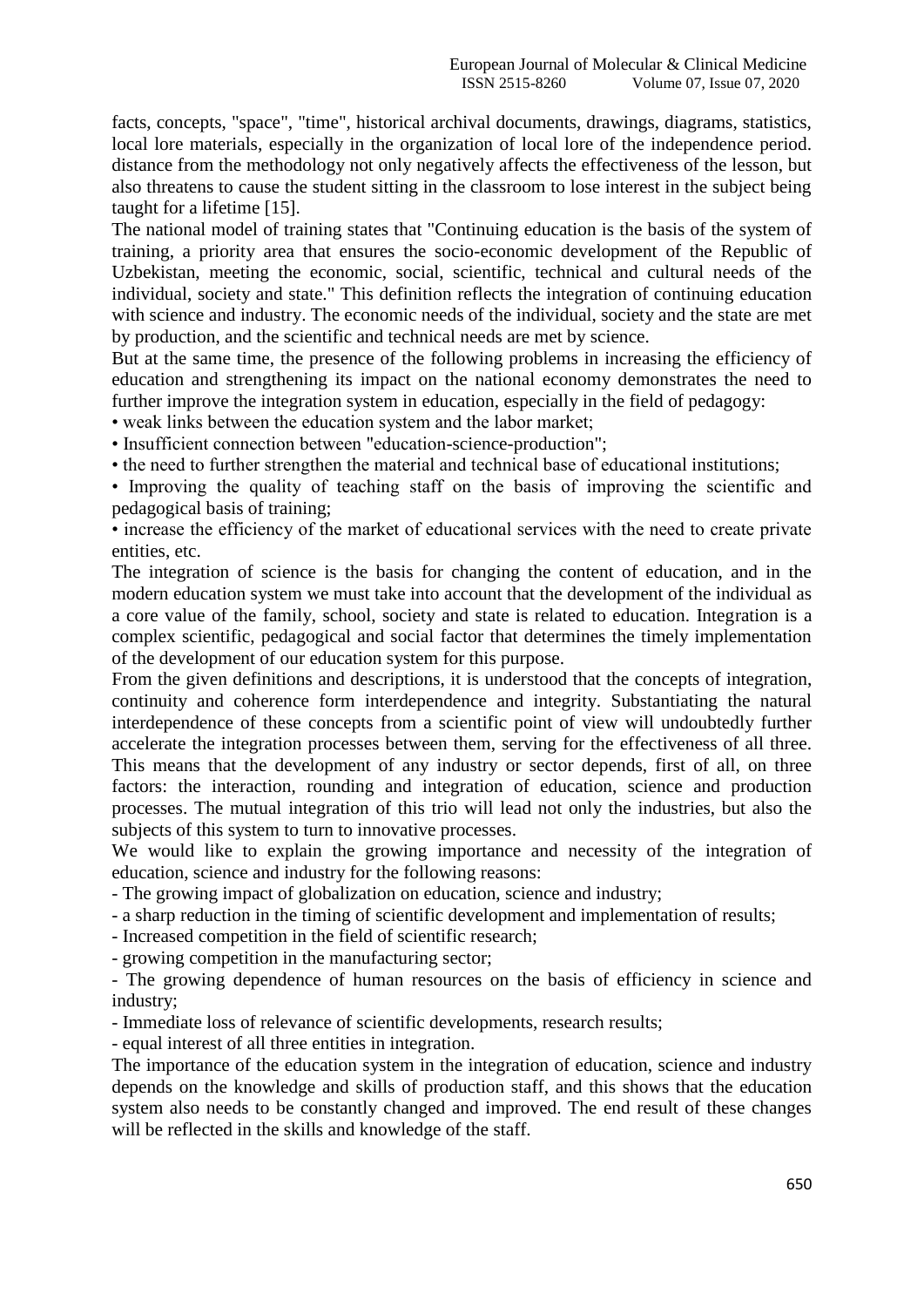It is known that production always needs an innovative and scientific approach, which also applies to different levels of production, the correctness of which no one doubts. Because production is no longer limited to its narrow field. Scientific methods and highly qualified personnel expand the possibilities of production. Science today cannot exist in isolation from production. The era of "pure" scientific experiments has passed, "for science" is a dead formula, and now it has been proved in practice that high results can be achieved only through science and production.

At the heart of integration is the law of synergy (Greek "synergos" - "coordinated", "mutual partner"). Under the law of synergy, no entity can combine all the aspects that serve to ensure the effectiveness of its activities. Any subject always feels the need to cooperate with other subjects. The combination of these aspects in different subjects serves to increase efficiency.

According to the classifications given in the literature, we can see that the types of integration are classified as follows:

1. In terms of development: horizontal, vertical, diagonal integration.

2. According to the level of integration: mutual cooperation, cooperation and full integration.

3. By areas of activity: production, research, education, marketing, investment and innovation integration.

4. According to the legal basis: share and joint integration [18,23].

Based on the above classifications, it is expedient to define the integration of education, science and industry as a vertical in the direction of development, interaction according to the degree of integration, production, scientific and educational integration in the direction of activity. In general, the above classification refers to the mutual integration of more economic sectors and business entities. Given the general goals and laws of integration, it can be said that it also applies to the integration of education, science and industry.

In modern theory, it is possible to observe different approaches to the integration of science and education. In one such perspective, the process is seen as an internal and inter-network integration. Internal network integration refers to the integration of science and education within one area of public administration. The meaning of intersectoral integration is much broader, ie it covers several areas of public administration and is interpreted as the convergence of education, science and industry [19].

Pedagogical potential, innovative environment, innovative education and school-laboratories are important for the effective integration of education, science and industry. These components reflect the role of scientific and pedagogical potential in training, the principles of development, modernity, innovation, modeling, the combination of theory and practice, as well as important aspects of the integration process.

In the process of integration, these areas should be in the sequence of education, science and industry and should be considered as a matter of course. The advancement of science from education, production from science or education shows that there is no natural relationship and integration process between these fields. This approach shows that science is based on the principle of "Science for Science", which is separate from development and life, and in education there is no harmony of theory and practice, and production is based on life experiences rather than scientific achievements. There is a certain development in this relationship of the industries, but we can not call it a modern, competitive production relations. In order to ensure integration, it is in line with scientific logic that production should be in education and science, and education, in turn, in the consumer relationship to science. This determines the level of the component of scientific and pedagogical potential in the integrated approach - the superiority of scientific potential in the field of science and education over the representatives of the production sector. We argued that the direct and targeted integration of education with science, industry and the economy in the context of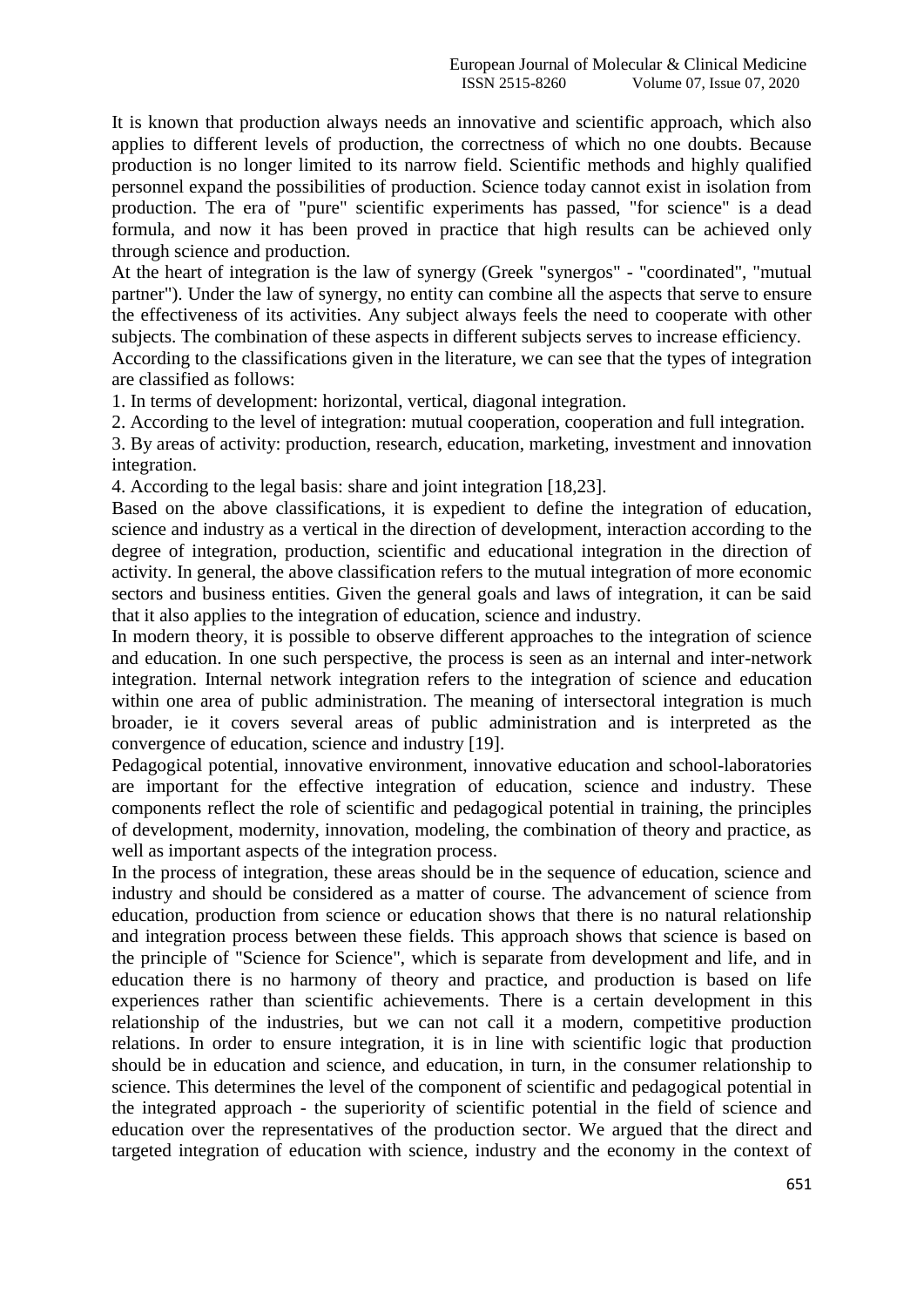society is a factor that increases the effectiveness of education and is the most effective cooperation in boosting the country's economy.

Integration between types of education is reflected in the creation of innovative models aimed at improving the quality of teaching subjects by attaching professors and teachers of higher education institutions to secondary schools, academic lyceums and colleges. By applying the theoretical knowledge acquired in practical processes, the student believes that humantechnical, human-society, science-nature relations are a comprehensive process, and important competencies are formed between his inner world and society. The competencies acquired by the learner as a result of the integration between the types of education help to be prepared for different areas of the profession, overcoming the problems that he / she may face in his / her post-training activities.

In recent years, one of the urgent tasks is to introduce innovations in the field of education and to apply the tested methods and tools in a creative way to ensure the integration between the types of education in many countries, their composition, principles and mechanisms.

In order to achieve these goals, in recent years in many countries around the world, the introduction of a cluster approach in education has become one of the most important conditions for increasing the speed and efficiency of the integration of education, science and industry. In clustering education, it is important to take into account, first of all, the wideranging relationships between the elements integrated into one whole [20].

The development of integrated education is associated with the correct, pedagogical basis of the form and content of education, which requires an in-depth analysis of educational, pedagogical, developmental goals. Interdisciplinary integration can take place in a pedagogical community where there is a healthy environment, mutual respect and creative collaboration.

We predict the success of the educational process on the basis of an integrated approach as follows:

- in the learning process in an integrated approach, the learner imagines the nature as a whole; - The student's opportunities increase and he learns nature according to his abilities. In this way, he thinks logically and makes independent observations on existing events, causes and their solutions, as a result of which his communication, comparison, comparison, generalization and inference skills, non-standard level of thinking develop.

- In such educational processes the level of creativity, professional competence of the teacher increases.

Thus, the organization of lessons in an integrated form guarantees not only the quality of the lesson, but also the comprehensive development of students' worldview. In conducting integrated learning processes, it is advisable to provide the student with interdisciplinary, interdisciplinary connections, otherwise the student may experience misunderstandings during the integration, become abstract, and give incorrect conclusions at the end of the process.

The study predicted that the integration of the educational process on the basis of a cluster approach in the development and implementation of interdisciplinary competence requirements will give good results, and the practical experience of the next chapter proved to improve teachers 'knowledge, identify and develop students' abilities.

Today, especially in Tashkent region, a number of scientific, methodological, organizational and practical work on the cluster reform of the education system is being carried out, scientific research is being conducted. As a result, a number of positive results have been achieved in the formation of a harmoniously developed generation in education and improving the quality of education, based on the requirements of a market economy. In particular, our study provides a set of experiments that integrate "kindergarten-school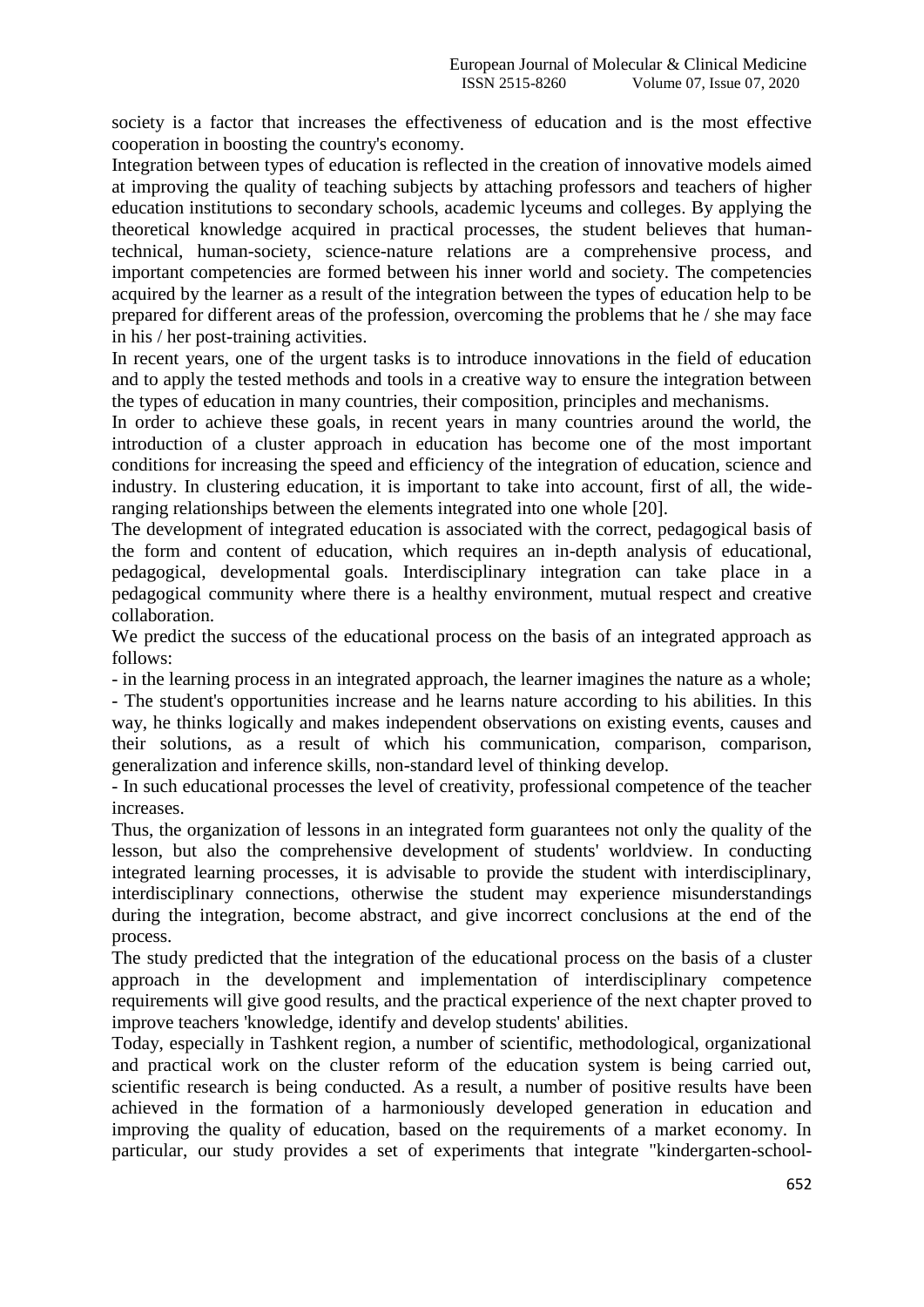university". -laboratory "innovative experimental platforms, in which groups of methodological and practical assistance in identifying and developing children's talents.

The integration process in the education system we provide allows each subject to achieve the following goals:

- further enhance their position in the development and implementation of new innovative approaches to education, using the opportunities of all interested partners;

- to be able to effectively use the available resources of partners to achieve their specific goals, based on common goals.

In this way, each of the subjects unites around a separate and common goal, and is interested not only in increasing their efficiency, but also in achieving high efficiency of other subjects.

In short, in a market economy, the economic and social significance of the development of science and education and the strengthening of the effectiveness of education, which has a positive impact on it, is reflected in the following:

• The acquisition of knowledge by a person involved in the production process, the formation of human capital, its development is carried out by the educational complex;

• The level of education of members of society is an important factor in determining the socio-economic development of the state and the well-being of the population;

• The development of the economy of society occurs as a result of the strong influence of human knowledge, which has become a key factor in increasing the efficiency of production;

• Transformation of information into leading knowledge in various systems of education and expanding its importance

• The growing importance of the national education system in the division of labor in the country, etc.

Here are the following activities of integration at different levels and directions, which are a priority factor of educational effectiveness:

- Integration of the country's science with world science;

- integration of education, science and industry;

- integration at the state, regional and institutional levels;

- Interaction of educational institutions in various fields;

- integration of all types of education in the field of education into a single system of continuing education (preschool education, general secondary education, secondary special education, higher education, postgraduate education, special and additional education, etc.);

- membership at different stages of education (from the point of view of general education, primary education, secondary education, high school);

- integration of knowledge in various fields (science, culture, art, economics, etc.);

- Integration of professional knowledge with scientific research (theoretical and practical study of professional knowledge based on the theory of competition);

- Interdisciplinary integrated education (integration of disciplines in general education curricula);

- Integration of interdisciplinary and intra-topic knowledge (continuity and coherence of topics based on a particular discipline);

- integration of teaching methods, technologies, forms of organization;

- integration of different participants in the educational process in a single educational space (teachers, students' parents, special socio-cultural groups (people with disabilities, migrants), etc.);

- integration of education and culture of all participants of education (leader, employee, teacher, learner, parent, applicant for social order), etc.

The process of integrating the education system was carried out on a cluster basis, and a number of scientific, methodological, organizational and practical work was carried out to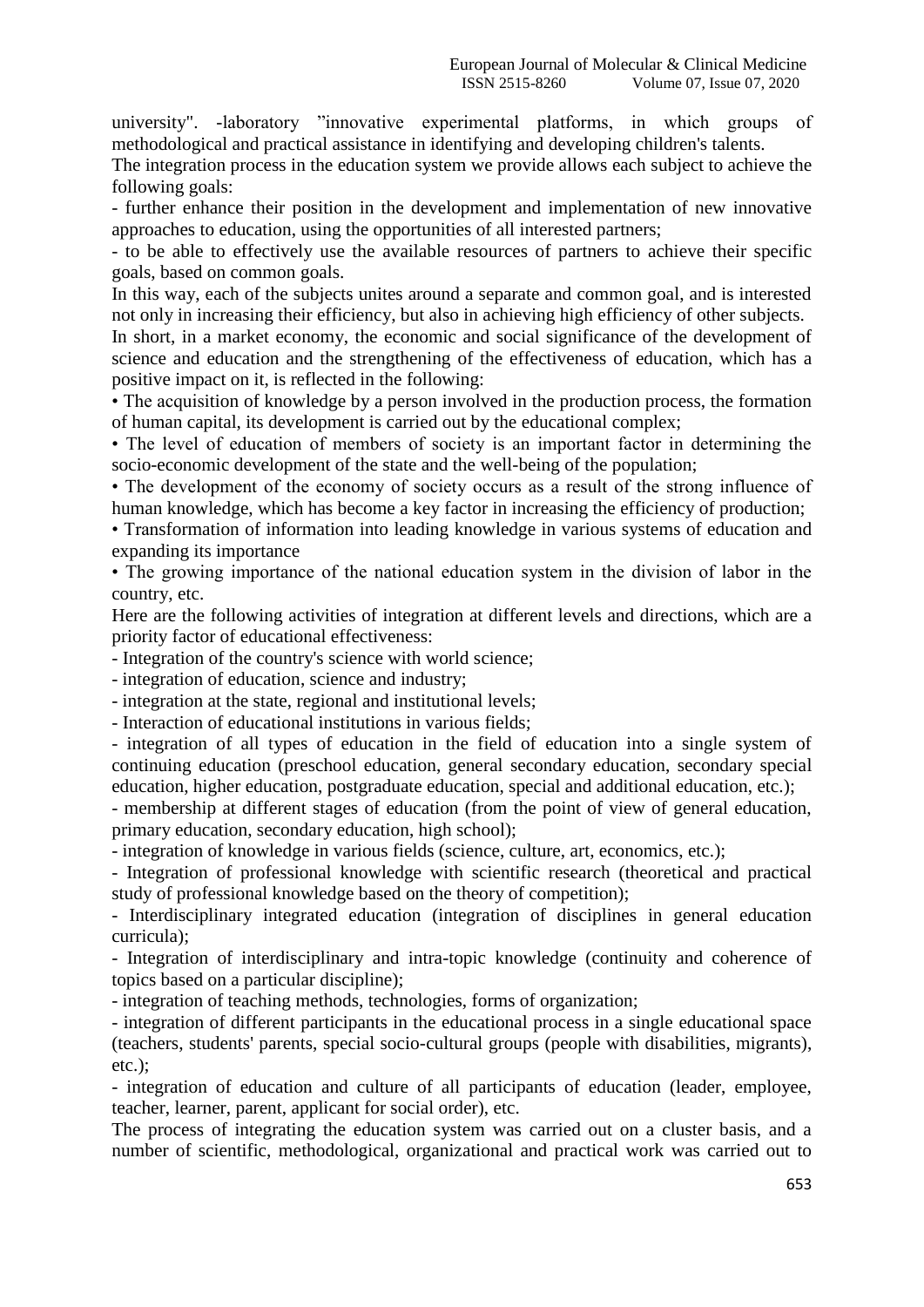reform it. As a result of these efforts, positive results have been achieved in forming a harmoniously developed generation and improving the quality of education in line with the requirements of a market economy.

Therefore, we believe that improving the quality of education in the process of integration is reflected in:

1. Ensuring the integrity of knowledge, working methods, skills, abilities and qualities of future professionals, as well as vocational guidance, the combined acquisition of pedagogical and technical knowledge by students in preparation for professional activity is effective in providing society with a mature, competitive specialist.

2. All the competencies of the teacher in the management of the quality of education in an integrated environment, the integration of the selected methods and tools to achieve the desired result in the planning, design, technology of the learning process to improve and achieve high results.

3. The deepening and improvement of knowledge, skills and abilities of students on the basis of interdisciplinary, interdisciplinary individualized and differentiated education is a guarantee of its future success.

4. The educational form and methods, together with the conditions that effectively organize it and the methods and technologies used, help to ensure quality education in an integrated environment.

5. In the process of integration, the student's talent is developed and a quality graduate is ensured through individual work to develop students' thinking, creativity, motivation, focus on independent learning, self-development, control, interaction of components of personcentered education such as assessment.

## **REFERENCES:**

- [1] Ashikhmina Ya. G. Integration projects in modern Russia: types and characteristics // Scientific Yearbook of the Institute of Philosophy and Law URORAN. - 2010. –Vyp. 10. - S.193–203.
- [2] Savenkova L., Nikitina A. Modern understanding of the problems of integration in education // Teacher's independent pedagogical publication newspaper. 2016. //http://www.ug.ru/method\_article/1092
- [3] Tozhkhonov A. Integrative principle of the organization of training of primary school teachers // Integration-innovative approaches in primary education // Materials of the Republican scientific-practical conference held on May 6, 2019 in the Republic of Uzbekistan T .: 2019. № II. B. - 170.
- [4] Shorustamova D.S. Pedagogical psychological approach to the integration of primary education lessons // dissertation for a master's degree - T .: 2014.
- [ 5] Malinin V.A. Integration as an innovative paradigm in conditions of modernization of national education // Bulletin of the Samara Scientific Center of the Russian Academy of Sciences, vol. 16, No. 2 (2), 2014. P. - 316.
- [ 6] Danilyuk A.Ya. Theory of Education Integration. Rostov on / D .: 2000. S. 440 .; Kondakov N.I. Logical reference dictionaries. - M .: 1976; Tyunnikov Yu.S. Polytechnic fundamentals of preparing students for vocational schools. Abstract. diss. ... doc. ped sciences. - Kazan: 1990. - S. 21.
- [ 7] Kedrov B.M. On the synthesis of sciences // Questions of Philosophy, No. 3, 1973. p. 81-85.
- [ 8] Danilyuk A.Ya. Theory of Education Integration. Rostov on / D .: 2000. S. 440 .; Kondakov N.I. Logical reference dictionaries. - M .: 1976; Tyunnikov Yu.S.